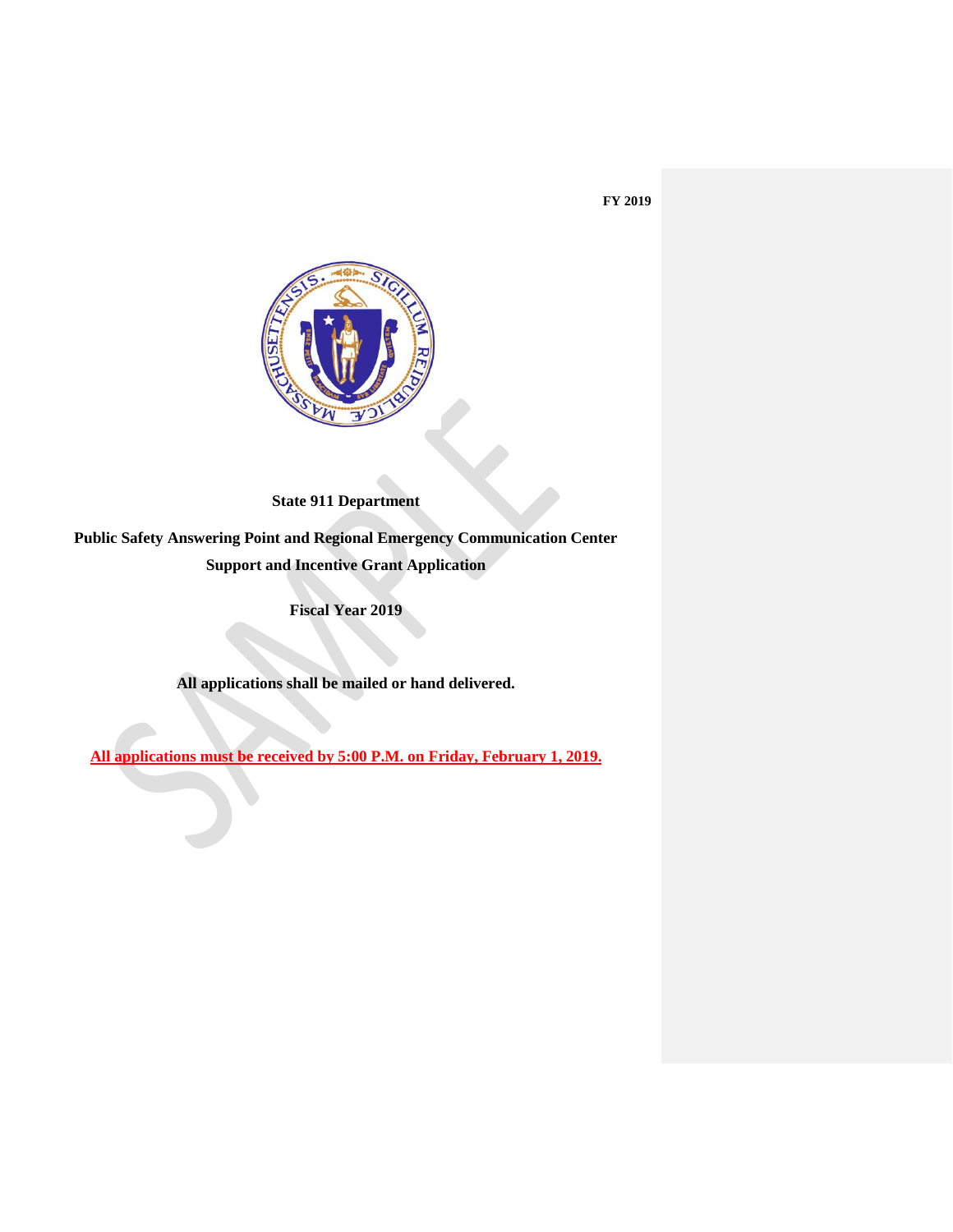## **Application Checklist**

 $\boxtimes$  Annual Certification of Compliance Form Submitted

 $\boxtimes$ Signed and Dated PSAP and RECC Support and Incentive Grant Application Page

Completed Budget Summary Page

 $\boxtimes$  Completed Budget Narrative

**Personnel**: Include the amount you are requesting in this category.

**HVAC:** Provide detailed narrative to justify expense in compliance with grant guidelines; attach quotes or estimates (with supporting documentation from the vendor).

**CAD:** Provide detailed narrative to justify expense in compliance with grant guidelines; attach quotes or estimates (with supporting documentation from the vendor).

**Radio Console:** Provide detailed narrative to justify expense in compliance with grant guidelines; attach quotes or estimates (with supporting documentation from the vendor).

**Console Furniture/Chairs**: Provide detailed narrative to justify expense in compliance with grant guidelines; attach quotes or estimates (with supporting documentation from the vendor).

**Fire Alarm Receiving & Alerting Equipment:** Provide detailed narrative to justify expense in compliance with grant guidelines; attach quotes or estimates (with supporting documentation from the vendor).

**Other Equipment:** Provide detailed narrative to justify expense in compliance with grant guidelines; attach quotes or estimates (with supporting documentation from the vendor).

## **Regional PSAPs and RECCs only:**

**Public Safety Radio Systems:** Provide detailed narrative to justify expense in compliance with grant guidelines; attach quotes or estimates (with supporting documentation from the vendor).

#### **Regional Secondary PSAPs only:**

**CPE Maintenance:** Provide detailed narrative to justify expense in compliance with grant guidelines; attach quotes or estimates (with supporting documentation from the vendor).

- $\boxtimes$  Attached Quotes, if applicable
- $\boxtimes$  Appendix A Personnel Costs, if applicable, include name(s), employment status (full or part-time), hourly rate(s), and overtime rate(s)
- Regional PSAPs and RECCs shall provide a **current** inter-municipal agreement (p. 12).
- $\Box$  Regional PSAPs and RECCs shall provide a detailed Departmental budget (current and prior fiscal year) and an organizational chart that clearly defines all positions (p. 12).
- Completed Contractor Authorized Signatory Listing Form signed by a City or Town Official  $\boxtimes$
- $\overline{\boxtimes}$  Completed and Notarized Proof of Authentication of Signature Form for each Signatory **and** for the City or Town Official who signed the Contractor Authorized Signatory Listing Form
- $\overline{\boxtimes}$ Signed and Dated Standard Contract Form

#### **DO NOT SUBMIT DOUBLE-SIDED APPLICATIONS OR**

#### **INCLUDE BLANK PAGES FOR WHICH NO FUNDING IS REQUESTED**

All applications with original signatures shall be submitted to:

**State 911 Department 151 Campanelli Drive, Suite A Middleborough, MA 02346**

**Commented [91]:** We must receive **AND** approve of your annual Certification of Compliance Form **BEFORE** your grant application(s) can be reviewed and executed.

**Commented [9(2]: Regional and RECCs must provide these <u>pns. Primary PSAPs shall provide these upon</u> request.**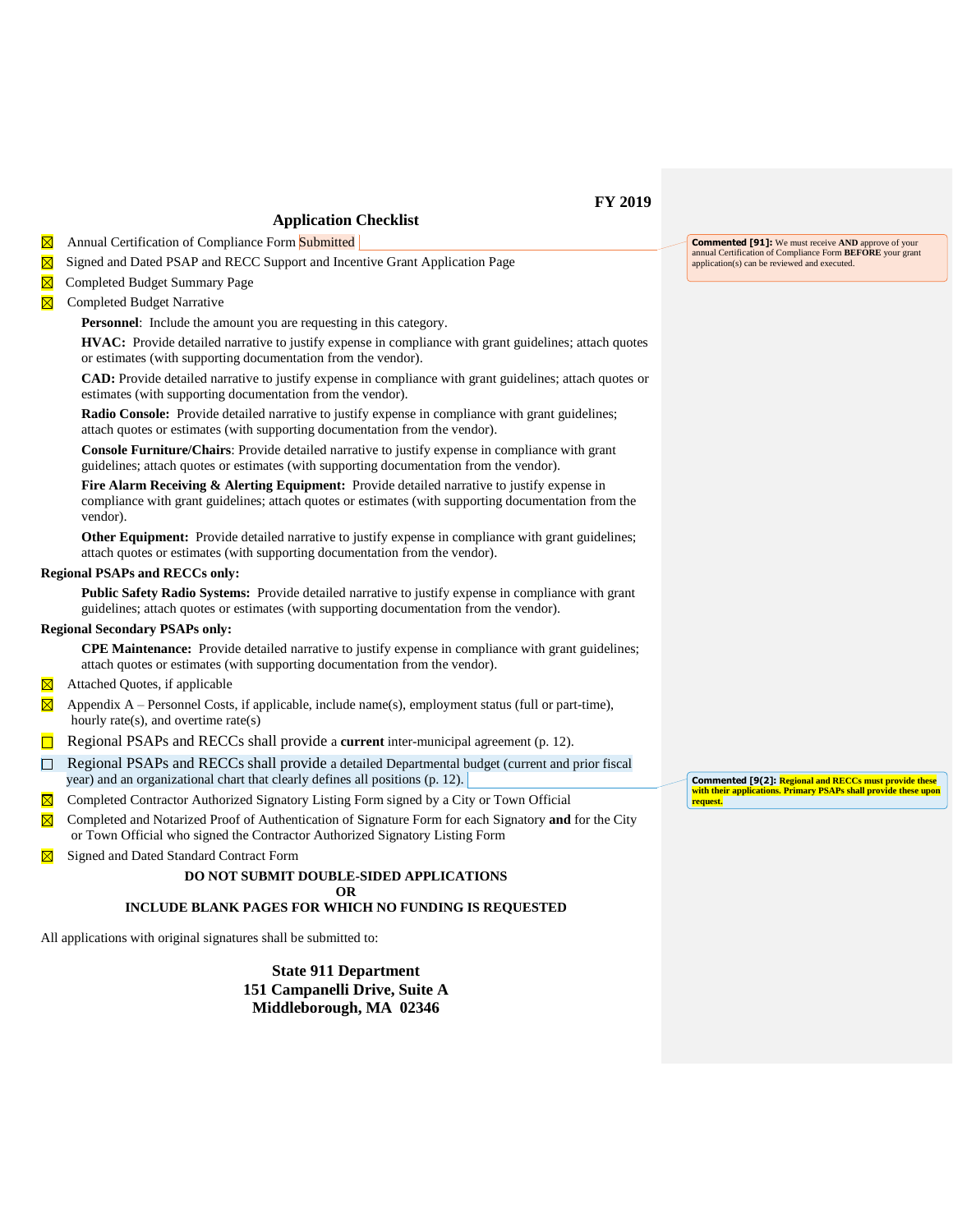*Type of PSAP: (please check one)*<br>**⊠** *Primary ⊡ Regional Primary Regional Regional Secondary Regional Emergency Communication Center*

| 1. Name of City/Town/Municipality                                  | City of Anytown           |
|--------------------------------------------------------------------|---------------------------|
| Address                                                            | 15 Main Street            |
| City/Town/Zip                                                      | Anytown, MA 01234         |
| <b>Telephone Number</b>                                            | 617-555-1234              |
| Fax Number                                                         | 617-555-4321              |
| Website                                                            | www.anytown.org           |
| 2. Name of Applicant                                               | Anytown Police Department |
| <b>Name /Title of Authorized Signatory</b>                         | Chief Shawn Grant         |
| Address (if different from above)                                  | <b>25 Police Street</b>   |
| Telephone Number                                                   | 617-555-1212              |
| Fax Number                                                         | 617-555-1213              |
| Email Address                                                      | Chief@anytownpd.org       |
| 3. Name/Title of Program/Contract Manager Kyle Sampson, Lieutenant |                           |
| Telephone Number                                                   | 617-555-1214              |
| Fax Number                                                         | 617-555-1213              |
| Email Address                                                      | ksampson@anytownpd.org    |
|                                                                    |                           |

# **4. Total Grant Program funds requested. \$ 64,155.00**

#### **5. Goal and Desired Outcome**

Through its submission of this application to the State 911 Department, the applying governmental entity affirms that the primary goal of the State 911 Department PSAP and RECC Support and Incentive Grant Program is to assist PSAPs and RECCs in providing enhanced 911 service and to foster the development of regional PSAPs, regional secondary PSAPs and RECCs.

**6.** *Sign below to acknowledge having read and agreed to the grant conditions and reporting requirements listed in the application packet.* 

| Signed under the penalties of perjury this $\frac{15}{15}$ day of $\frac{944}{15}$ , 20 $\frac{18}{15}$ |  |  |  |  |  |
|---------------------------------------------------------------------------------------------------------|--|--|--|--|--|
|---------------------------------------------------------------------------------------------------------|--|--|--|--|--|

*Chief Shawn Grant* 

**ORIGINAL SIGNATURE OF AUTHORIZING SIGNATORY (in blue ink)**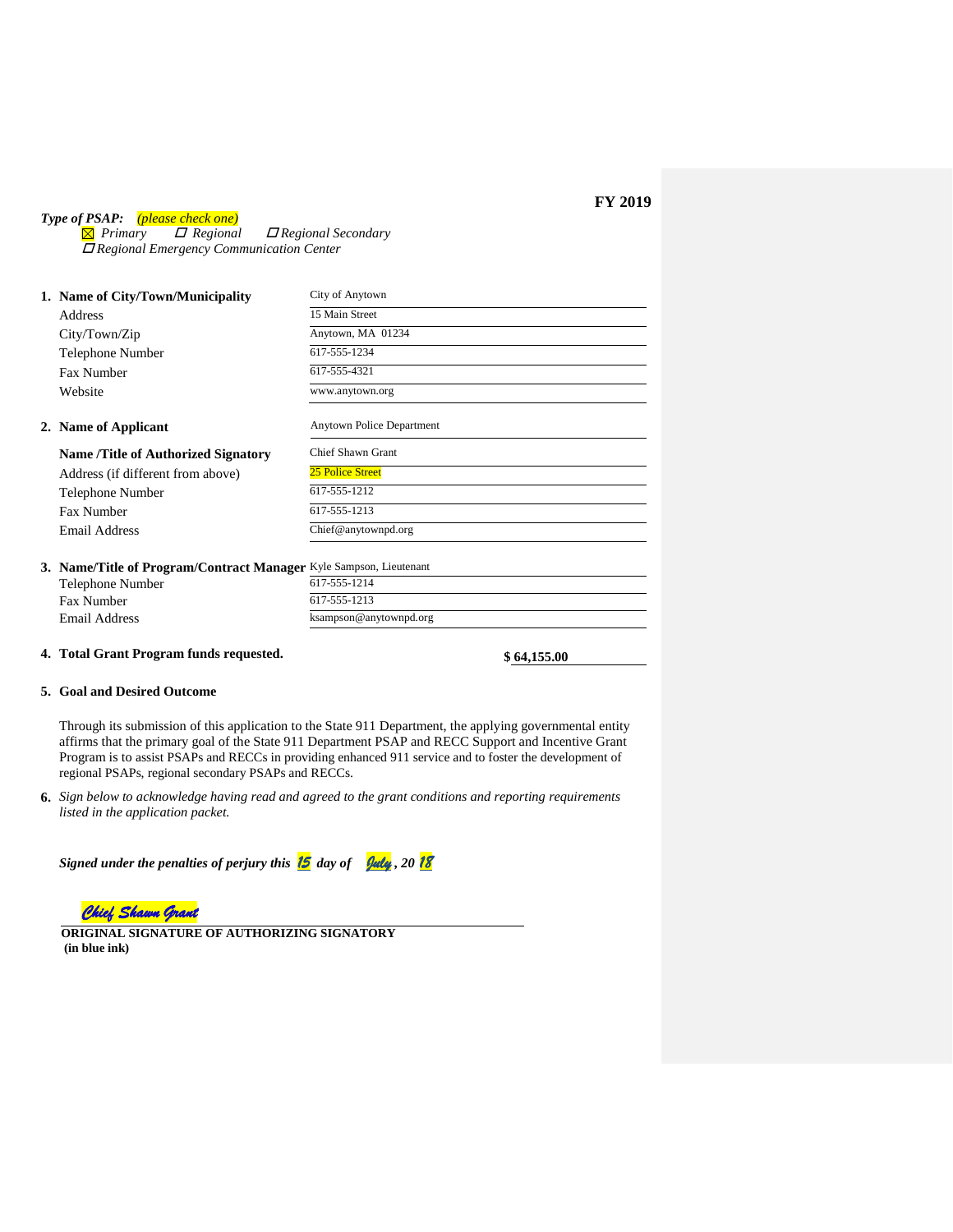| Primary PSAP, Regional PSAP, Regional Secondary PSAP, & RECC                                     |               |  |  |  |
|--------------------------------------------------------------------------------------------------|---------------|--|--|--|
| <b>CATEGORY</b>                                                                                  | <b>AMOUNT</b> |  |  |  |
| A. Enhanced 911 Telecommunicator Personnel Costs                                                 | \$15,317.11   |  |  |  |
| B. Heat, Ventilation, Air Conditioning, and Other<br><b>Environmental Control Equipment</b>      | \$            |  |  |  |
| C. Computer-Aided Dispatch Systems                                                               | \$39,155.00   |  |  |  |
| D. Radio Console                                                                                 | \$            |  |  |  |
| E. Console Furniture and Dispatcher Chairs                                                       | \$1,540.00    |  |  |  |
| F. Fire Alarm Receiving and Alerting Equipment<br>Associated with Providing Enhanced 911 Service | \$            |  |  |  |
| G. Other Equipment                                                                               | \$8,139.89    |  |  |  |
| <b>TOTAL*</b>                                                                                    | \$64,152.00   |  |  |  |

\*Total amount must exactly match amount requested on application page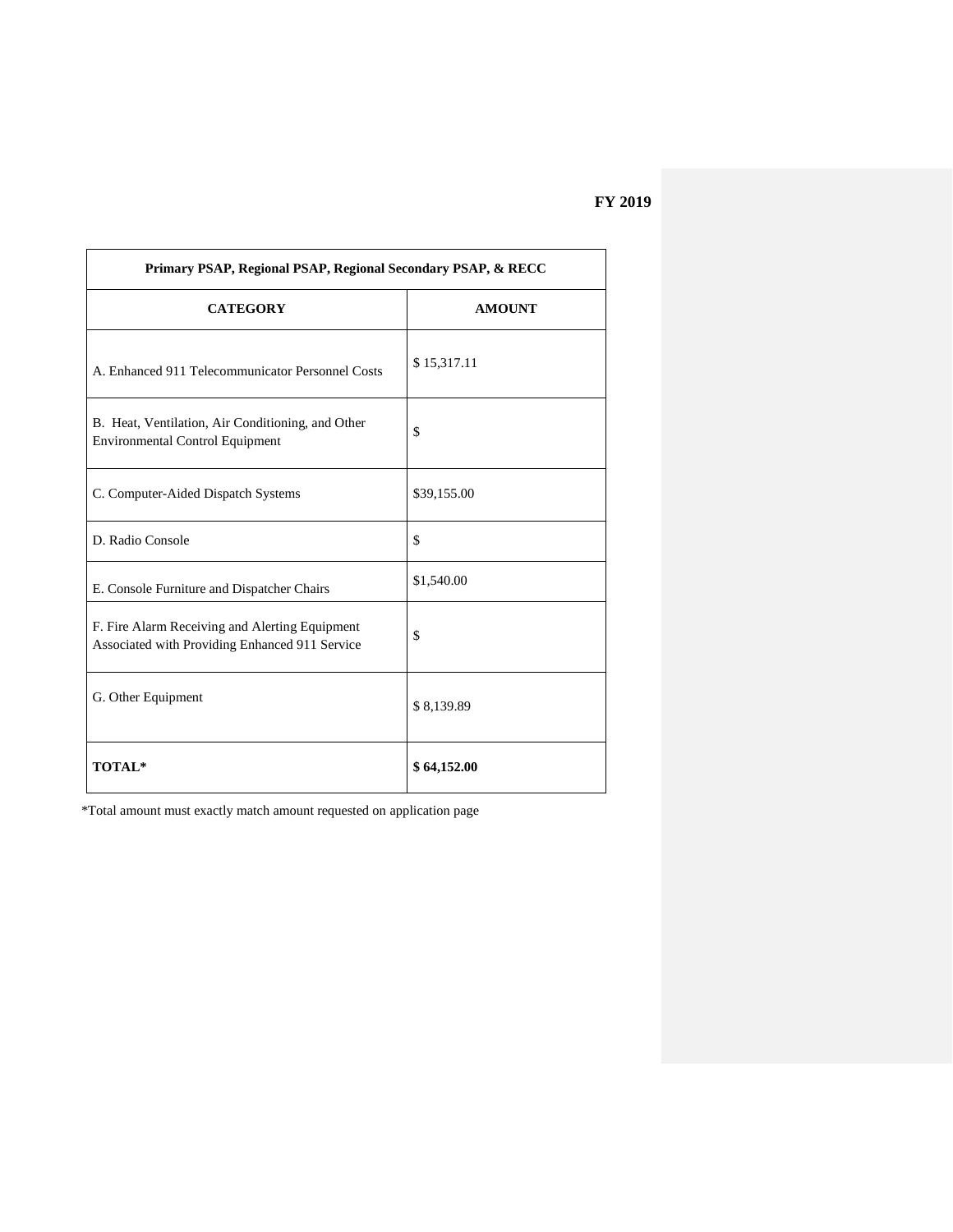## **PRIMARY PSAP, REGIONAL PSAP, REGIONAL SECONDARY PSAP, & RECC DETAIL NARRATIVE**

**Please make sure that every item listed in the above Budget Worksheet is listed in below narrative with a detailed description including category of item, price per unit, quantity, brand, model and any other pertinent and available information. Please include any and all quotes to support the budget narrative. For personnel costs, please note for each individual to be funded, the anticipated hourly rate, cost of benefits if applicable, and anticipated overtime rate if applicable. Please use additional pages if needed.**

**A. Enhanced 911 Telecommunicator Personnel Costs** – to defray the costs of salary for enhanced 911 telecommunicator personnel, including enhanced 911 telecommunicators who are emergency communications dispatchers or supervisors. In order to be eligible for such funding, a grantee shall show that the personnel costs to be reimbursed: (1) cover only personnel who are trained and certified as an enhanced 911 telecommunicator in accordance with the requirements of the State 911 Department, or are in the process of obtaining such certification, in accordance with the requirements of the State 911 Department; and (2) except as otherwise approved by the State 911 Department, are solely for hours in which such personnel are working in the capacity of an enhanced 911 telecommunicator as their primary job function. Reimbursement may be allowed for straight time costs for on the job training for new telecommunicators who are in the process of obtaining certification as an enhanced 911 telecommunicator, in accordance with the requirements of the State 911 Department. Reimbursement for personnel costs related to training may be allowed only for training courses that have been approved by the State 911 Department under the Fiscal Year 2019 State 911 Department Training Grant, or with the prior written approval of the State 911 Department. Reimbursement for personnel costs for individuals who have other primary job duties not directly related to enhanced 911 service, such as firefighters or police officers who may occasionally be assigned PSAP enhanced 911 telecommunicator duty, may be allowed only for the documented hours in which the employee is acting primarily in the capacity of an enhanced 911 telecommunicator. For example, if a police officer or firefighter is assigned to work as an enhanced 911 telecommunicator 1 day a week, funding from these grants may only be used to cover the portion of such firefighter or police officer's salary for the 1 day a week that he or she is assigned to enhanced 911 telecommunicator duty. Funding awarded through these grants shall be assigned to specific identified personnel, and the funding shall be applied to the personnel costs associated with such specific identified personnel.

All wage reimbursements authorized under this Program shall be allocated by the grantee in adherence with applicable collective bargaining agreements. However, the State 911 Department is not bound by or required to adhere to grantee collective bargaining agreements when determining allocations or reimbursements.

Attach Appendix B

**Total Category A**

\$ 15,317.11

**B. Heat, Ventilation, Air Conditioning and Other Environmental Control Equipment –** to defray costs associated with the acquisition and maintenance of heat, ventilation and air-conditioning equipment and other environmental control equipment. Such funds may only be used to purchase, install, replace, maintain, operate and/or upgrade such equipment used in the physical space used for the provision of enhanced 911 service.

**B.** Heat, Ventilation, Air Conditioning and Other Environmental Control Equipment

Description:

Vendor:

□ Attach Quote and mark with letter B

**Total Category B**  $\parallel$  \$

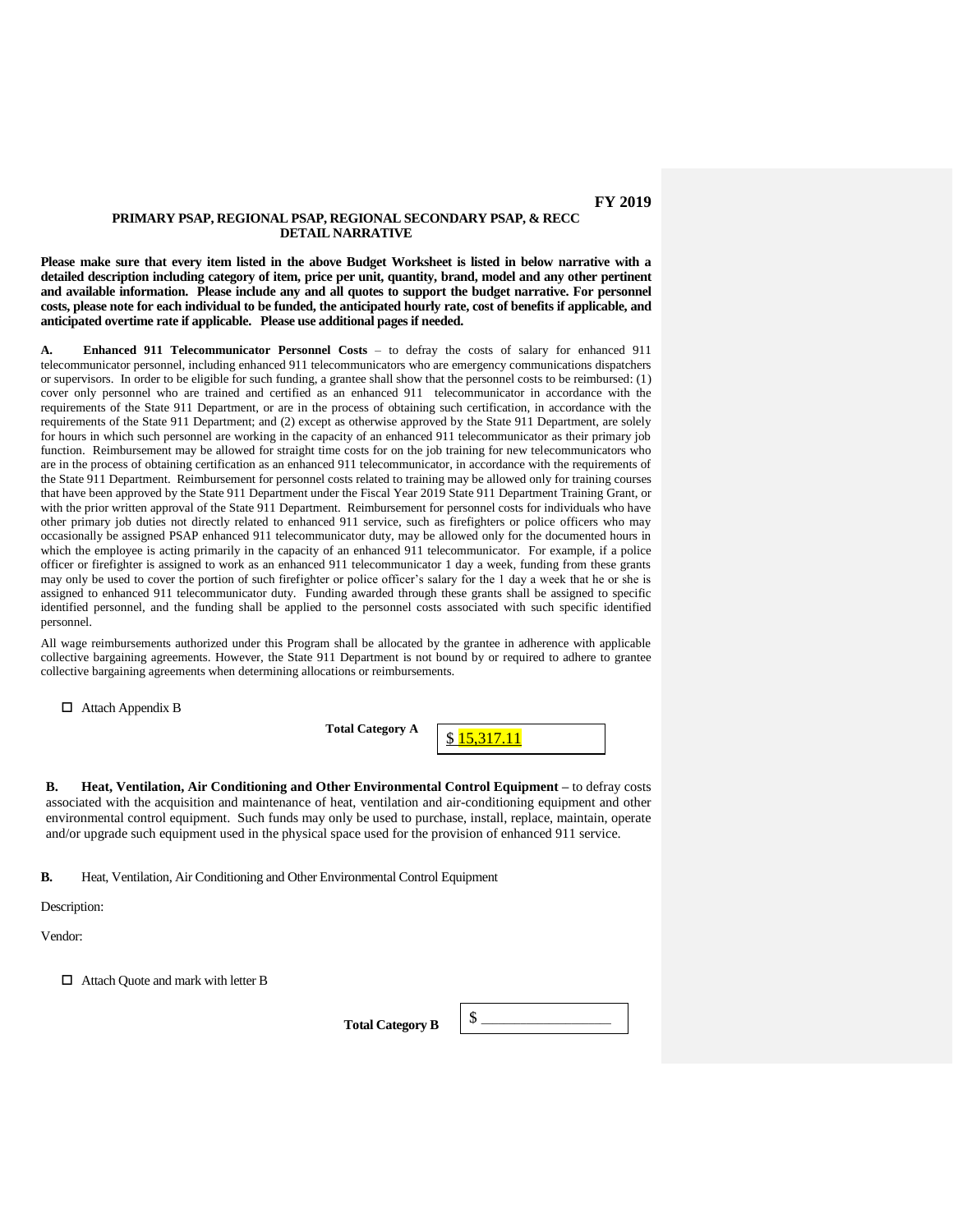**C. Computer-aided Dispatch Systems –** to defray costs associated with the purchase, installation, replacement, maintenance and/or upgrade of CAD hardware and software used by emergency communication dispatchers, call takers, and 911 operators in primary PSAPs, regional PSAPs, regional secondary PSAPs, and RECCs to initiate public safety calls for service and dispatch, and to maintain the status of responding resources in the field. Funds may be used for mobile devices that are linked to a CAD system. Primary PSAPs may not use funding for records management systems, whether or not part of a CAD system. Regional PSAPs and RECCs may apply for funding for records management systems.

**C.** Computer-aided Dispatch Systems

**Description:** Purchase three (3) Panasonic CF-31 Toughbook MDTs, installation, keyboards, mounts, plus shipping and handling. The Mobile Data Terminals are for three new Police Cruisers the City of Anytown has purchased. To be used for interactive dispatching between the CAD 911 Dispatcher and the patrol vehicles. \$4,666.00 per unit  $x =$ \$13,998.00

Are the requested items linked to CAD? Yes Where will the requested items be located? City of Anytown new Police Cruisers What will be displayed on monitors, if requested? CAD

**Vendor:** Patrol PC

Description: Delphi Technology Solutions, Inc. annual Network Support and IT Services contract directly related to enhance and maintain the Computer-Aided Dispatch Systems. \$25,157.00 for 11 months of the contract at \$2,287/month.

Are the requested items linked to CAD? Yes Where will the requested items be located? N/A What will be displayed on monitors, if requested? N/A

#### **Vendor:** SHI

 $\boxtimes$  Attach Quotes and mark with letter C

**Total Category C** 

\$39,155.00

**D. Radio Consoles** – to defray costs associated with the purchase, installation, replacement, maintenance, and/or upgrade of radio consoles to be used at primary PSAPs, regional PSAPs, regional secondary PSAPs, and RECCs. Such funds may only be used to purchase, install, replace, maintain, and/or upgrade such radio consoles used in the physical space used for the provision of enhanced 911 service. All radio systems shall comply with SIEC special conditions, as may be amended from time to time. The SIEC special conditions are available at:

[http://www.mass.gov/eopss/docs/ogr/homesec/sd-siecs-pecialconditionsradiofrequenciesdec09.pdf.](http://www.mass.gov/eopss/docs/ogr/homesec/sd-siecs-pecialconditionsradiofrequenciesdec09.pdf) The State 911 Department will submit requests for such funding to the SIEC for review and confirmation that the requested item(s) comply with the SIEC special conditions. Questions relating to the SIEC special conditions should be directed to the SWIC who can be reached by email at [MA.SWIC@mass.gov](mailto:MA.SWIC@mass.gov).

**D**. Radio Consoles

#### **Description:**

#### **Vendor:**

□ Attach Quote and mark with letter D

\$ \_\_\_\_\_\_\_\_\_\_\_\_\_\_\_\_\_\_\_\_\_\_\_

**Commented [93]:** Internal 2D Law Enforcement Imaging Scanners for MDT's are NOT eligible. Please review your vendor quote to ensure this item is NOT included.

**Commented [94]:** If the vendor bills you on a monthly basis for your annual contract, your request must be pro-rated for the number of months remaining in the grant cycle. Example: If you submit your grant application in December you would pro-rate the cost of the contract for the number of months remaining during that grant cycle = six (6) months.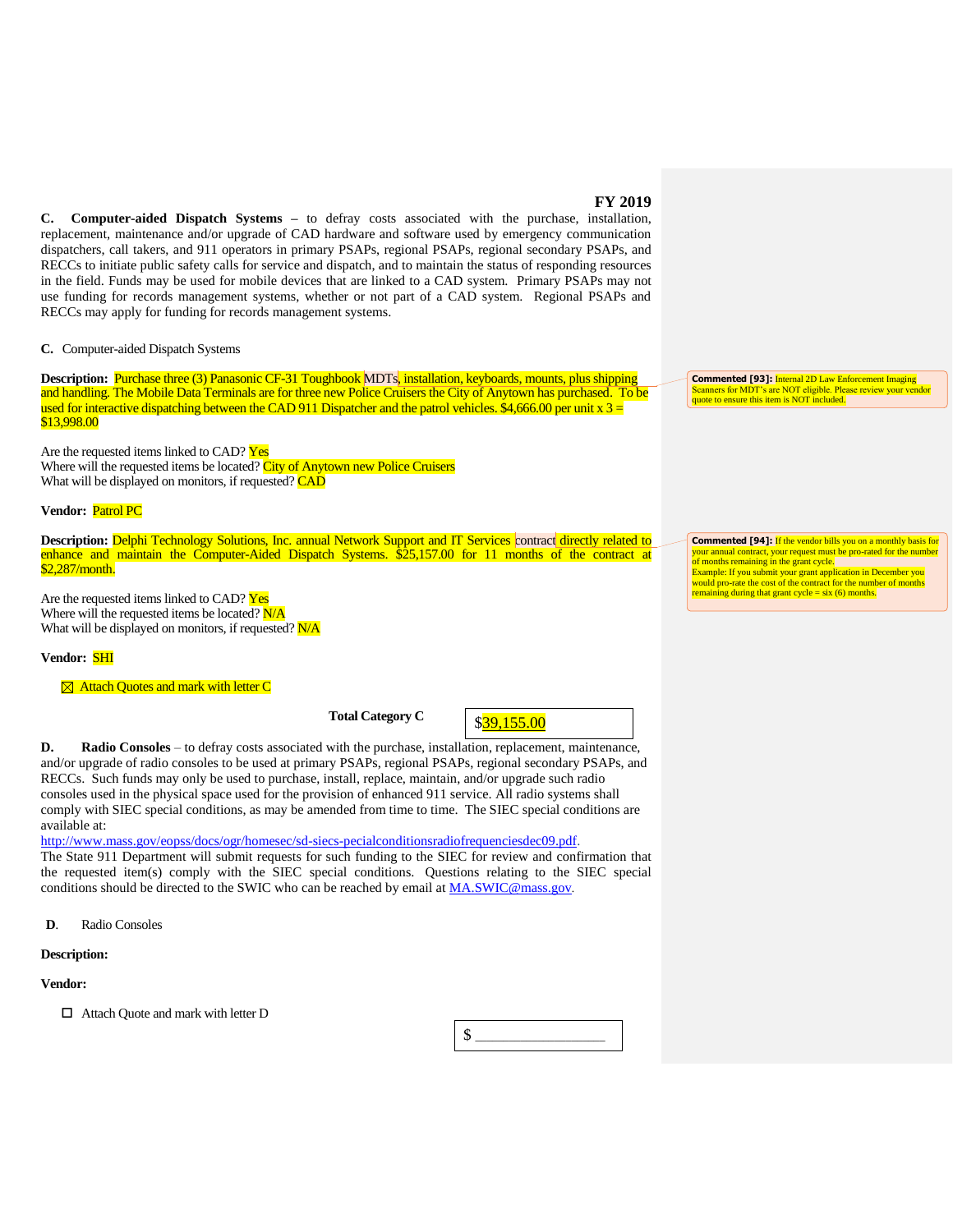**Total Category D E.** Console Furniture and Dispatcher Chairs – to defray costs associated with the purchase, installation, replacement, maintenance, and/or upgrade of console furniture and dispatcher chairs necessary for enhanced 911 telecommunicators working at primary PSAPs, regional PSAPs, regional secondary PSAPs, and RECCs to perform their jobs effectively and in an ergonomically appropriate manner. Such funds may only be used to purchase, install, replace, maintain, and/or upgrade such console furniture and dispatcher chairs, including shelving, storage cabinets, and rotary resource files, used in the physical space used for the provision of enhanced 911 service.

REMINDER: Disposal of Equipment Purchased with Grant Funding: Grantees may replace and/or dispose of equipment purchased with funds under the State 911 Department grant programs only if such equipment has reached the end of its useful life, in accordance with the manufacturer's warranty or industry expected useful life, whichever is longer. Disposal shall be incompliance with municipal guidelines, and equipment may be transferred to public entities for public municipal purposes only.

**E**. Console Furniture and Dispatcher Chairs

**Description:** Purchase one high-back leather chair, ergonomically designed for 24/7 use to replace dispatcher chair that is no longer under warranty.

Have you previously applied for funding for dispatcher chairs? Yes If so, what year? 2011 Are they under warranty? No

**Vendor:** Console Furniture, Inc.

 $\boxtimes$  Attach Quote and mark with letter E

**Total Category E** 



**F. Fire Alarm Receiving and Alerting Equipment Associated with Providing Enhanced 911 Service** – to defray costs associated with the purchase, installation, replacement, maintenance, and/or update of fire alarm receiving and alerting equipment used at primary PSAPs, regional PSAPs, regional secondary PSAPs, and RECCs. Funding may be used to purchase, install, replace, maintain, and/or update systems used by such PSAPs to alert remote station personnel of emergency responses, including hardware and components installed within remote station locations. Funding for street or structure based cable or radio fire alarm boxes and related hardware is not permitted.

**F**. Fire Alarm Receiving and Alerting Equipment Associated with Providing Enhanced 911 Service

**Description:**

**Vendor:**

Attach Quote and mark with letter F

**Total Category F** 

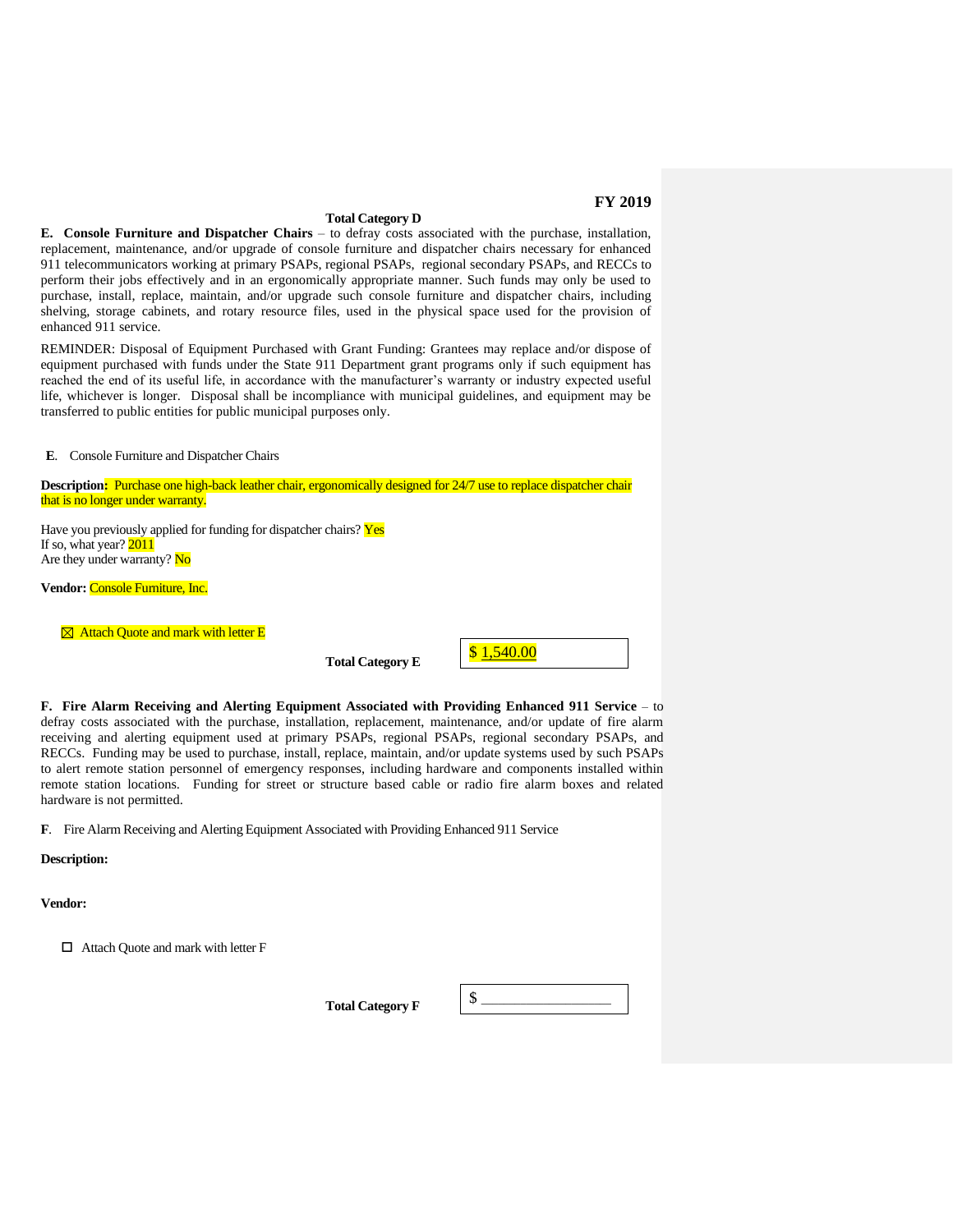**G. Other Equipment and Related Maintenance Associated with Providing Enhanced 911 Service** – to defray costs associated with the purchase, installation, replacement, and/or maintenance of other equipment used in the physical space used for the provision of enhanced 911 service, except as otherwise approved by the State 911 Department, based on supporting documentation that the physical space used for the provision of enhanced 911 service is inadequate to house the equipment, or except as otherwise approved by the State 911 Department based on supporting documentation. Funding may be used for, but is not limited to: support technology (such as printers, headsets, and call recorders); supplies (such as disc and printer cartridges); hardware and support costs (excluding monthly recurring telephone service costs) for telephones; acoustic wall coverings; ESD-resistant flooring; lighting; and security equipment used for securing access to the PSAP to prevent entry by the public or unauthorized personnel.

**G.** Other Equipment and Related Maintenance Associated with Providing Enhanced 911 Service

**Description:** Cannon RX301 Copier Lease for 11 months at \$739.99 per month (August 1, 2018 – June 30, 2019)

Please include **use and location** of the requested item(s). Copier is located in the Dispatch Center and is used solely by the Center's staff to print/copy documents, schedules, Q/A reports, etc.

**Vendor:** Cannon, Inc.

**<sup>** $\boxtimes$ **</sup> Attach Quote and mark with letter G** 

**Total Category G** 

\$ 8,139.89

**Commented [95]:** If you are billed on a monthly basis by the vendor, your request must be pro-rated. Example: If you submit your grant application in December you would pro-rate the cost of the lease for the number of months remaining during the grant cycle = six (6) months.

**All goods and/or services shall be received on or before June 30, 2019 to be eligible for reimbursement under the Fiscal Year 2019 State 911 Department Public Safety Answering Point and Regional Emergency Communication Center Support and Incentive Grant.**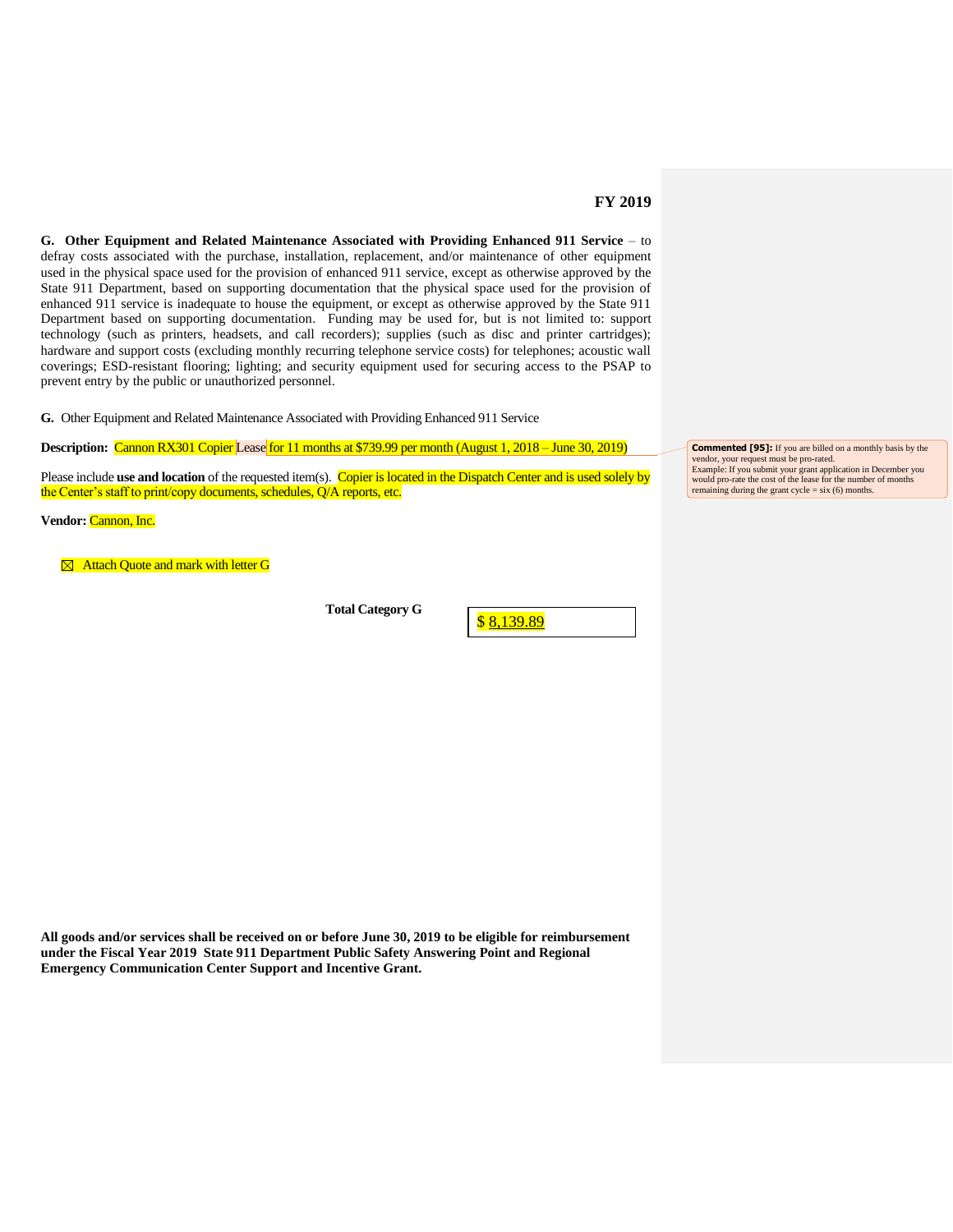# *COMMONWEALTH OF MASSACHUSETTS ~ STANDARD CONTRACT FORM*



This form is jointly issued and published by th[e Executive Office for Administration and Finance \(ANF\),](http://www.mass.gov/eoaf) th[e Office of the Comptroller \(CTR\)](http://www.mass.gov/osc) and th[e Operational Services Division \(OSD\)](http://www.mass.gov/osd) as the default contract for all Commonwealth Departments when another form is not prescribed by regulation or policy. Any changes to the official printed language of this form shall be void. Additional non-conflicting terms may be added by Attachment. Contractors may not require any  $w$   $w$ additional agreements, engagement letters, contract forms or other additional terms as part of this Contract without prior Department approval. Click on hyperlinks for definitions, instructions and legal requirements that are incorporated by reference into this Contract. An electronic copy of this form is available a[t www.mass.gov/osc](http://www.mass.gov/osc) under Guidance For Vendors [Forms](http://www.mass.gov/osc/guidance-for-vendors/forms.html) o[r www.mass.gov/osd](http://www.mass.gov/osd) unde[r OSD Forms.](http://www.mass.gov/anf/budget-taxes-and-procurement/oversight-agencies/osd/osd-forms.html) 

| <b>CONTRACTOR LEGAL NAME: City of Anytown</b>                                                                                                                                                                                                                                                                                                                                                                                                                                                                                                                                                                                                                                                                                                                                                                                                                                                                                                                                                                                                                                                                                                                                                                                                                                                                                                                                                                                                                                                                                                   | <b>COMMONWEALTH DEPARTMENT NAME: State 911 Department</b>                                                                                                                                                                                                                                                                                                                                                                                                                                                                                                                                   | <b>Commented [96]: Name of City or Town</b>                                                           |
|-------------------------------------------------------------------------------------------------------------------------------------------------------------------------------------------------------------------------------------------------------------------------------------------------------------------------------------------------------------------------------------------------------------------------------------------------------------------------------------------------------------------------------------------------------------------------------------------------------------------------------------------------------------------------------------------------------------------------------------------------------------------------------------------------------------------------------------------------------------------------------------------------------------------------------------------------------------------------------------------------------------------------------------------------------------------------------------------------------------------------------------------------------------------------------------------------------------------------------------------------------------------------------------------------------------------------------------------------------------------------------------------------------------------------------------------------------------------------------------------------------------------------------------------------|---------------------------------------------------------------------------------------------------------------------------------------------------------------------------------------------------------------------------------------------------------------------------------------------------------------------------------------------------------------------------------------------------------------------------------------------------------------------------------------------------------------------------------------------------------------------------------------------|-------------------------------------------------------------------------------------------------------|
| (and d/b/a): Anytown Police Department                                                                                                                                                                                                                                                                                                                                                                                                                                                                                                                                                                                                                                                                                                                                                                                                                                                                                                                                                                                                                                                                                                                                                                                                                                                                                                                                                                                                                                                                                                          | <b>MMARS Department Code: EPS</b>                                                                                                                                                                                                                                                                                                                                                                                                                                                                                                                                                           |                                                                                                       |
| egal Address: (W-9, W-4,T&C): 15 Main Street, Anytown, MA 01234                                                                                                                                                                                                                                                                                                                                                                                                                                                                                                                                                                                                                                                                                                                                                                                                                                                                                                                                                                                                                                                                                                                                                                                                                                                                                                                                                                                                                                                                                 | Business Mailing Address: 151 Campanelli Drive, Suite A, Middleborough, MA 02346                                                                                                                                                                                                                                                                                                                                                                                                                                                                                                            | <b>Commented [97]:</b> Legal Address of City/Town Hall                                                |
| Contract Manager: Lieutenant Kyle Sampson                                                                                                                                                                                                                                                                                                                                                                                                                                                                                                                                                                                                                                                                                                                                                                                                                                                                                                                                                                                                                                                                                                                                                                                                                                                                                                                                                                                                                                                                                                       | <b>Billing Address (if different):</b>                                                                                                                                                                                                                                                                                                                                                                                                                                                                                                                                                      |                                                                                                       |
| <u>E-Mail: ksampson@anytownpd.org</u>                                                                                                                                                                                                                                                                                                                                                                                                                                                                                                                                                                                                                                                                                                                                                                                                                                                                                                                                                                                                                                                                                                                                                                                                                                                                                                                                                                                                                                                                                                           | <b>Contract Manager: Cindy Reynolds</b>                                                                                                                                                                                                                                                                                                                                                                                                                                                                                                                                                     |                                                                                                       |
| Fax: 617-555-1213<br>Phone: 617-555-1214                                                                                                                                                                                                                                                                                                                                                                                                                                                                                                                                                                                                                                                                                                                                                                                                                                                                                                                                                                                                                                                                                                                                                                                                                                                                                                                                                                                                                                                                                                        | E-Mail: 911DeptGrants@mass.gov                                                                                                                                                                                                                                                                                                                                                                                                                                                                                                                                                              |                                                                                                       |
| Contractor Vendor Code <mark>:</mark>                                                                                                                                                                                                                                                                                                                                                                                                                                                                                                                                                                                                                                                                                                                                                                                                                                                                                                                                                                                                                                                                                                                                                                                                                                                                                                                                                                                                                                                                                                           | Phone: 508-821-7299<br>Fax: 508-947-1452                                                                                                                                                                                                                                                                                                                                                                                                                                                                                                                                                    | <b>Commented [98]:</b> If you do not know the city or towns Vendor                                    |
| Vendor Code Address ID (e.g. "AD001"): AD                                                                                                                                                                                                                                                                                                                                                                                                                                                                                                                                                                                                                                                                                                                                                                                                                                                                                                                                                                                                                                                                                                                                                                                                                                                                                                                                                                                                                                                                                                       | <b>MMARS Doc ID(s): CT EPS SUPG</b>                                                                                                                                                                                                                                                                                                                                                                                                                                                                                                                                                         | Code, leave it blank and we will fill in this number for you.                                         |
| (Note: The Address Id Must be set up for <b>EFT</b> payments.)                                                                                                                                                                                                                                                                                                                                                                                                                                                                                                                                                                                                                                                                                                                                                                                                                                                                                                                                                                                                                                                                                                                                                                                                                                                                                                                                                                                                                                                                                  | RFR/Procurement or Other ID Number FY2019 SUPG                                                                                                                                                                                                                                                                                                                                                                                                                                                                                                                                              | <b>Commented [99]:</b> Current grant contract                                                         |
| X NEW CONTRACT<br>PROCUREMENT OR EXCEPTION TYPE: (Check one option only)<br><b>Statewide Contract</b> (OSD or an OSD-designated Department)<br>Collective Purchase (Attach OSD approval, scope, budget)<br>X_Department Procurement (includes State or Federal grants 815 CMR 2.00)<br>(Attach RFR and Response or other procurement supporting documentation)<br><b>Emergency Contract</b> (Attach justification for emergency, scope, budget)<br>Contract Employee (Attach Employment Status Form, scope, budget)<br>Legislative/Legal or Other: (Attach authorizing language/justification, scope and<br>budget)                                                                                                                                                                                                                                                                                                                                                                                                                                                                                                                                                                                                                                                                                                                                                                                                                                                                                                                             | <b>CONTRACT AMENDMENT</b><br>Enter Current Contract End Date Prior to Amendment:<br>$, 20$ .<br>Enter Amendment Amount: \$ ____________. (or "no change")<br>AMENDMENT TYPE: (Check one option only. Attach details of Amendment changes.)<br>Amendment to Scope or Budget (Attach updated scope and budget)<br><b>Interim Contract</b> (Attach justification for Interim Contract and updated scope/budget)<br><b>Contract Employee</b> (Attach any updates to scope or budget)<br>Legislative/Legal or Other: (Attach authorizing language/justification and updated<br>scope and budget) |                                                                                                       |
| The following COMMONWEALTH TERMS AND CONDITIONS (T&C) has been executed, filed with CTR and is incorporated by reference into this Contract.<br>X Commonwealth Terms and Conditions<br>Commonwealth Terms and Conditions For Human and Social Services                                                                                                                                                                                                                                                                                                                                                                                                                                                                                                                                                                                                                                                                                                                                                                                                                                                                                                                                                                                                                                                                                                                                                                                                                                                                                          |                                                                                                                                                                                                                                                                                                                                                                                                                                                                                                                                                                                             |                                                                                                       |
| in the state accounting system by sufficient appropriations or other non-appropriated funds, subject to intercept for Commonwealth owed debts under 815 CMR 9.00.<br>Rate Contract (No Maximum Obligation. Attach details of all rates, units, calculations, conditions or terms and any changes if rates or terms are being amended.)<br>Maximum Obligation Contract Enter Total Maximum Obligation for total duration of this Contract (or new Total if Contract is being amended). \$<br>x                                                                                                                                                                                                                                                                                                                                                                                                                                                                                                                                                                                                                                                                                                                                                                                                                                                                                                                                                                                                                                                   | COMPENSATION: (Check ONE option): The Department certifies that payments for authorized performance accepted in accordance with the terms of this Contract will be supported<br>PROMPT PAYMENT DISCOUNTS (PPD): Commonwealth payments are issued through EFT 45 days from invoice receipt. Contractors requesting accelerated payments must<br>identify a PPD as follows: Payment issued within 10 days 6% PPD; Payment issued within 15 days 6% PPD; Payment issued within 20 days 6% PPD; Payment issued within 30                                                                        |                                                                                                       |
| payment (subsequent payments scheduled to support standard EFT 45 day payment cycle. See Prompt Pay Discounts Policy.)<br>performance or what is being amended for a Contract Amendment. Attach all supporting documentation and justifications.) For disbursement of funds under the State 911<br>Department FY2019 PSAP and Regional Emergency Communication Center Support and Incentive Grant as authorized and awarded in compliance with program<br>guidelines and grantee's approved application.<br>ANTICIPATED START DATE: (Complete ONE option only) The Department and Contractor certify for this Contract, or Contract Amendment, that Contract obligations:                                                                                                                                                                                                                                                                                                                                                                                                                                                                                                                                                                                                                                                                                                                                                                                                                                                                       | days 6. PPD. If PPD percentages are left blank, identify reason: X_agree to standard 45 day cycle _ statutory/legal or Ready Payments (G.L. c. 29, § 23A); _ only initial<br>BRIEF DESCRIPTION OF CONTRACT PERFORMANCE or REASON FOR AMENDMENT: (Enter the Contract title, purpose, fiscal year(s) and a detailed description of the scope of                                                                                                                                                                                                                                               | <b>Commented [910]:</b> Before filling out the contract, ensure it is<br>for the current grant cycle. |
| X 1. may be incurred as of the Effective Date (latest signature date below) and no obligations have been incurred prior to the Effective Date.<br>2. may be incurred as of _____, 20___, a date LATER than the Effective Date below and no obligations have been incurred prior to the Effective Date.<br>attached and incorporated into this Contract. Acceptance of payments forever releases the Commonwealth from further claims related to these obligations.                                                                                                                                                                                                                                                                                                                                                                                                                                                                                                                                                                                                                                                                                                                                                                                                                                                                                                                                                                                                                                                                              | 30 were incurred as of _______, 20___, a date PRIOR to the Effective Date below, and the parties agree that payments for any obligations incurred prior to the Effective Date are<br>authorized to be made either as settlement payments or as authorized reimbursement payments, and that the details and circumstances of all obligations under this Contract are                                                                                                                                                                                                                         |                                                                                                       |
|                                                                                                                                                                                                                                                                                                                                                                                                                                                                                                                                                                                                                                                                                                                                                                                                                                                                                                                                                                                                                                                                                                                                                                                                                                                                                                                                                                                                                                                                                                                                                 | CONTRACT END DATE: Contract performance shall terminate as of June 30, 2019 , with no new obligations being incurred after this date unless the Contract is properly<br>amended, provided that the terms of this Contract and performance expectations and obligations shall survive its termination for the purpose of resolving any claim or dispute, for<br>completing any negotiated terms and warranties, to allow any close out or transition performance, reporting, invoicing or final payments, or during any lapse between amendments.                                            | <b>Commented [911]:</b> Current grant contract end date                                               |
| CERTIFICATIONS: Notwithstanding verbal or other representations by the parties, the "Effective Date" of this Contract or Amendment shall be the latest date that this Contract or Amendment has been<br>executed by an authorized signatory of the Contractor, the Department, or a later Contract or Amendment Start Date specified above, subject to any required approvals. The Contractor makes all certifications<br>required under the attached Contractor Certifications (incorporated by reference if not attached hereto) under the pains and penalties of perjury, agrees to provide any required documentation upon request to<br>support compliance, and agrees that all terms governing performance of this Contract and doing business in Massachusetts are attached or incorporated by reference herein according to the following hierarchy<br>of document precedence, the applicable Commonwealth Terms and Conditions, this Standard Contract Form including the Instructions and Contractor Certifications, the Request for Response (RFR) or other<br>solicitation, the Contractor's Response, and additional negotiated terms, provided that additional negotiated terms will take precedence over the relevant terms in the RFR and the Contractor's Response only if<br>made using the process outlined in 801 CMR 21.07, incorporated herein, provided that any amended RFR or Response terms result in best value, lower costs, or a more cost effective Contract.<br><b>AUTHORIZING SIGNATURE FOR THE CONTRACTOR:</b> |                                                                                                                                                                                                                                                                                                                                                                                                                                                                                                                                                                                             |                                                                                                       |
| . Shawn Corant<br>Date: 7/15/18<br>(Signature and Date Must Be Handwritten At Time of Signature)<br><b>Print Name: Shawn Grant</b><br><b>Chief of Police</b><br><b>Print Title:</b>                                                                                                                                                                                                                                                                                                                                                                                                                                                                                                                                                                                                                                                                                                                                                                                                                                                                                                                                                                                                                                                                                                                                                                                                                                                                                                                                                             | х:<br>Date:<br>(Signature and Date Must Be Handwritten At Time of Signature)<br>Print Name: Frank Pozniak<br>Print Title: Executive Director                                                                                                                                                                                                                                                                                                                                                                                                                                                | Commented [912]: CONTRACTS MUST BE 1 PAGE - If                                                        |
|                                                                                                                                                                                                                                                                                                                                                                                                                                                                                                                                                                                                                                                                                                                                                                                                                                                                                                                                                                                                                                                                                                                                                                                                                                                                                                                                                                                                                                                                                                                                                 |                                                                                                                                                                                                                                                                                                                                                                                                                                                                                                                                                                                             |                                                                                                       |

<span id="page-8-0"></span>**Commented [912]: CONTRACTS MUST BE 1 PAGE – If PSAPs cannot print contract on 1 page, contact State 911 Department for help.**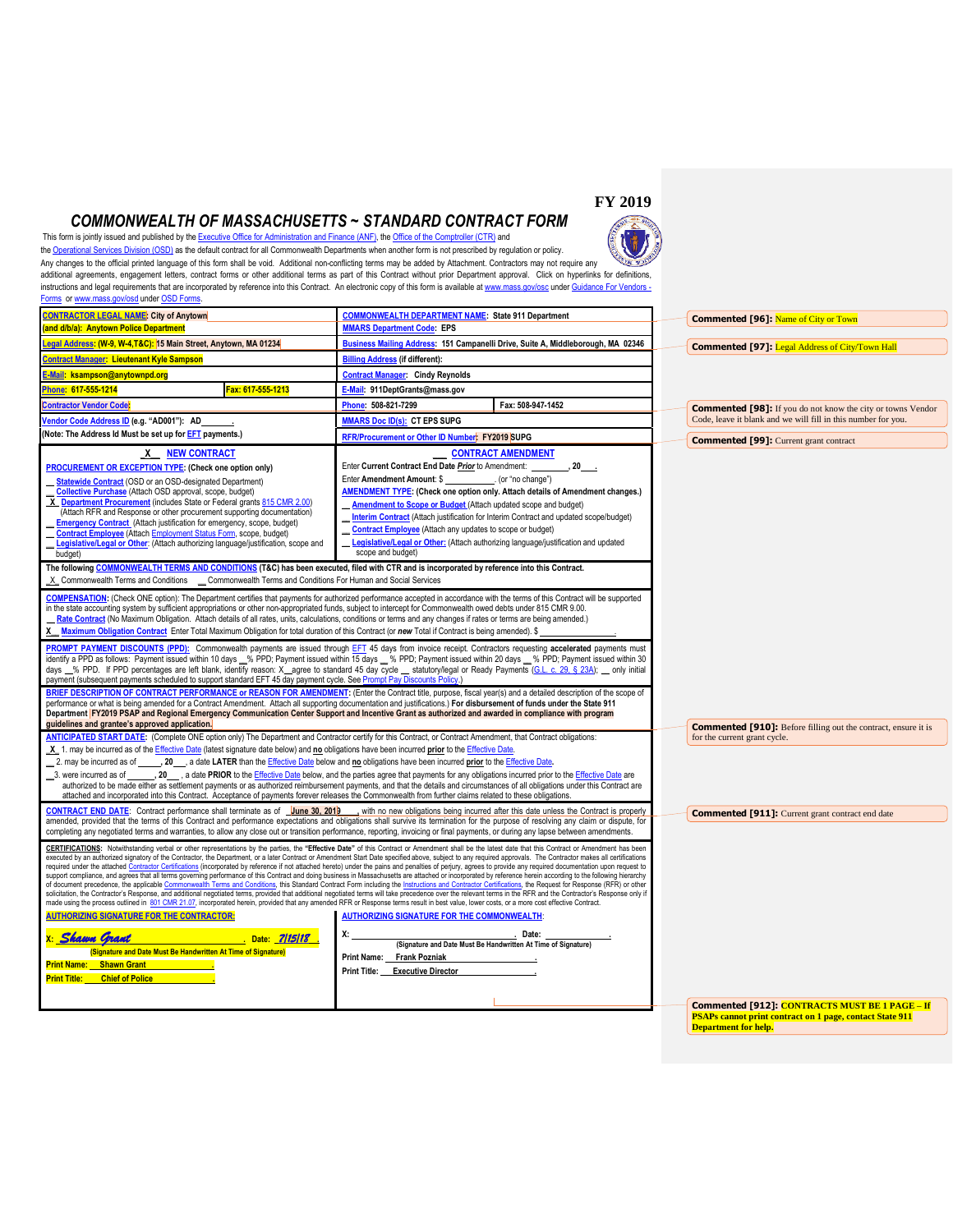## **COMMONWEALTH OF MASSACHUSETTS CONTRACTOR AUTHORIZED SIGNATORY LISTING**

#### **Contractor Legal Name:** City of Anytown **Contractor Vendor/Customer Code:**

**INSTRUCTIONS:** Any Contractor (other than a sole-proprietor or an individual contractor) must provide a listing of individuals who are authorized as legal representatives of the Contractor who can sign contracts and other legally binding documents related to the contract on the Contractor's behalf. In addition to this listing, any state department may require additional proof of authority to sign contracts on behalf of the Contractor, or proof of authenticity of signature (a notarized signature that the Department can use to verify that the signature and date that appear on the Contract or other legal document was actually made by the Contractor's authorized signatory, and not by a representative, designee or other individual.)

#### **NOTICE***: Acceptance of any payment under a Contract or Grant shall operate as a waiver of any defense by the Contractor challenging the existence of a valid Contract due to an alleged lack of actual authority to execute the document by the signatory.*

For privacy purposes **DO NOT ATTACH** any documentation containing personal information, such as bank account numbers, social security numbers, driver's licenses, home addresses, social security cards or any other personally identifiable information that you do not want released as part of a public record. The Commonwealth reserves the right to publish the names and titles of authorized signatories of contractors.

| <b>AUTHORIZED SIGNATORY NAME</b> | <b>TITLE</b>           |
|----------------------------------|------------------------|
| <b>Shawn Grant</b>               | <b>Chief of Police</b> |
| <b>Kyle Sampson</b>              | Lieutenant             |
|                                  |                        |
|                                  |                        |
|                                  |                        |

**Commented [913]:** A community may list as many individuals as they deem necessary for effective management of the grant. The State 911 Department recommends at least two.

I certify that I am the President, Chief Executive Officer, Chief Fiscal Officer, Corporate Clerk or Legal Counsel for the Contractor and as an authorized officer of the Contractor I certify that the names of the individuals identified on this listing are current as of the date of execution below and that these individuals are authorized to sign contracts and other legally binding documents related to contracts with the Commonwealth of Massachusetts on behalf of the Contractor. I understand and agree that the Contractor has a duty to ensure that this listing is immediately updated and communicated to any state department with which the Contractor does business whenever the authorized signatories above retire, are otherwise terminated from the Contractor's employ, have their responsibilities changed resulting in their no longer being authorized to sign contracts with the Commonwealth or whenever new signatories are designated.



Name and Title: Gerald Mayour, Mayor Telephone: 617-555-1211

Fax: 617-555-1210 **Email:** Mayor@anytown.org

[Listing cannot be accepted without all of this information completed.] A copy of this listing must be attached to the "record copy" of a contract filed with the department. **Commented [914]:** MUST be signed by a City/Town Official i.e. Mayor, Town Manager/Administrator, City Solicitor, Chairperson – Board of Selectmen.

**Commented [915]:** THIS IS A LEGAL DOCUMENT AND MUST BE 1 PAGE. If a PSAP cannot print this on 1 page, please contact the State 911 Department for help.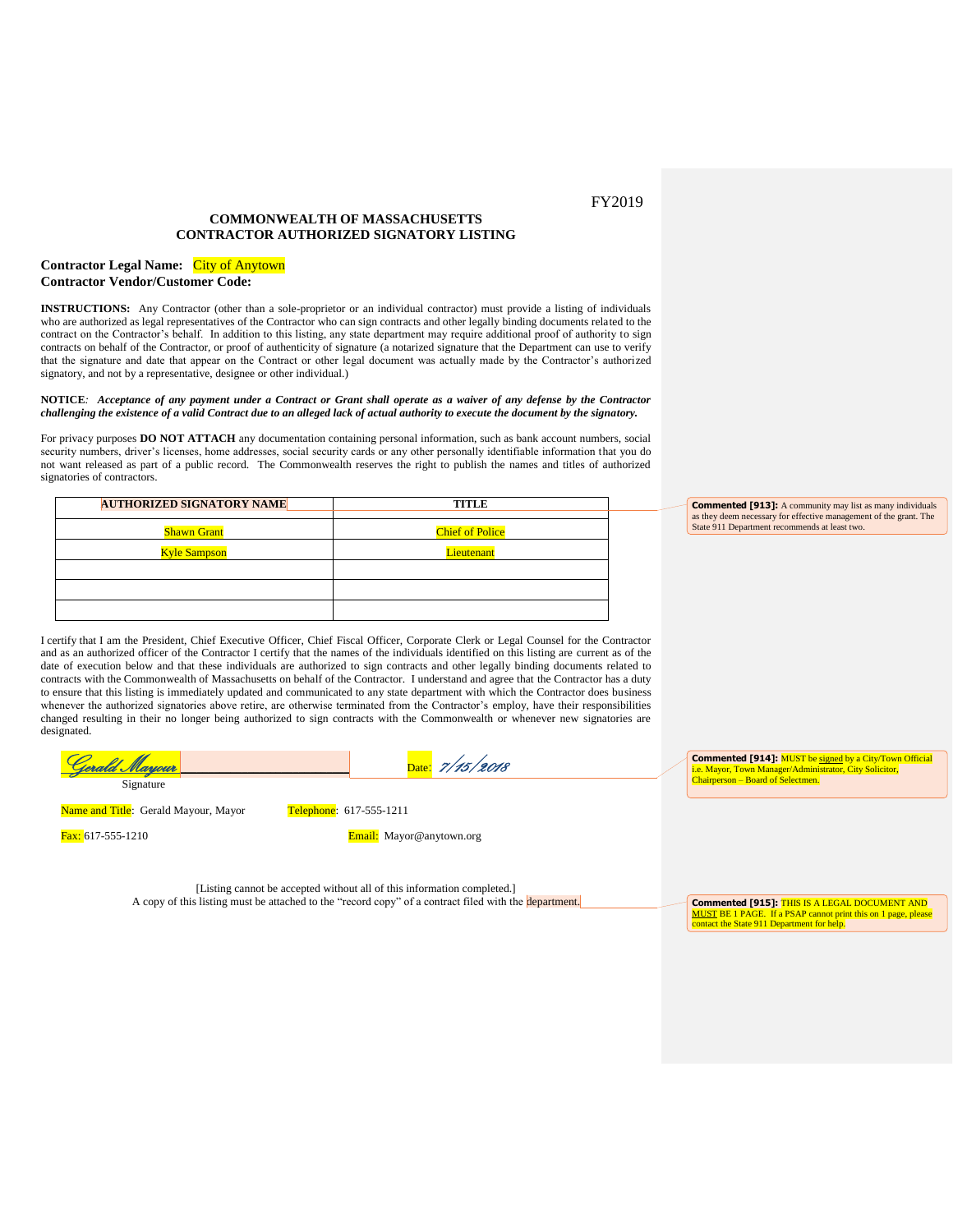# **COMMONWEALTH OF MASSACHUSETTS CONTRACTOR AUTHORIZED SIGNATORY LISTING**

# **Contractor Legal Name:** City of Anytown **Contractor Vendor/Customer Code:**

#### **PROOF OF AUTHENTICATION OF SIGNATURE**

This page is optional and is available for a department to authenticate contract signatures. It is recommended that Departments obtain authentication of signature for the signatory who submits the Contractor Authorized Listing. **THE STATE 911 DEPARTMENT REQUIRES THIS FORM FOR EACH PERSON LISTED AS AN AUTHORIZED SIGNATORY AS WELL AS THE PERSON WHO SIGNS THE CONTRACTOR AUTHORIZED SIGNATORY LISTING FORM.** 

**This Section MUST be completed by the Contractor Authorized Signatory in presence of notary.**

Signatory's full legal name (**print or type**): Shawn Grant

Title: Chief of Police

# **X** *Chief Shawn Grant*

Signature as it will appear on contract or other document (**Complete only in presence of notary**):

# **AUTHENTICATED BY NOTARY OR CORPORATE CLERK (PICK ONLY ONE) AS FOLLOWS:**

On this **15** day of **July**, **2018** before me, the undersigned notary public, personally appeared **Shawn Grant** (name of document signer), proved to me through satisfactory evidence of identification, which was **Massachusetts Driver's License**, to be the person whose name is signed above and acknowledged to me that **(he)** (she) signed it voluntarily for its stated purpose as an authorized signatory for the Contractor.

# *Notary Public*\_\_\_\_\_\_\_\_\_\_

Notary Public Signature My MA Commission expires on: **October 22, 2022** AFFIX NOTARY SEAL

\_\_\_\_\_\_\_\_\_\_\_\_\_\_\_\_\_\_\_\_\_\_\_\_\_\_\_\_\_\_\_\_\_\_\_\_\_\_\_

**Commented [917]:** THIS IS A LEGAL DOCUMENT AND MUST BE 1 PAGE. If a PSAP cannot print this on 1 page, please contact the State 911 Department for help.

**Commented [916]:** THIS IS THE NEW NOTARY FORM. This form MUST be completed for each individual listed on the Contractor Authorized Signatory Listing form **AND** the person who

signs that form.

| On this<br>day of<br>20                            | before me, the undersigned corporate clerk, personally                                                         |
|----------------------------------------------------|----------------------------------------------------------------------------------------------------------------|
| appeared                                           | (name of document signer), proved to me through                                                                |
| satisfactory evidence of identification, which was | to be the person                                                                                               |
|                                                    | whose name is signed above and acknowledged to me that (he) (she) signed it voluntarily for its stated purpose |
| as an authorized signatory for the Contractor.     |                                                                                                                |

Corporate Clerk Signature

AFFIX CORPORATE SEAL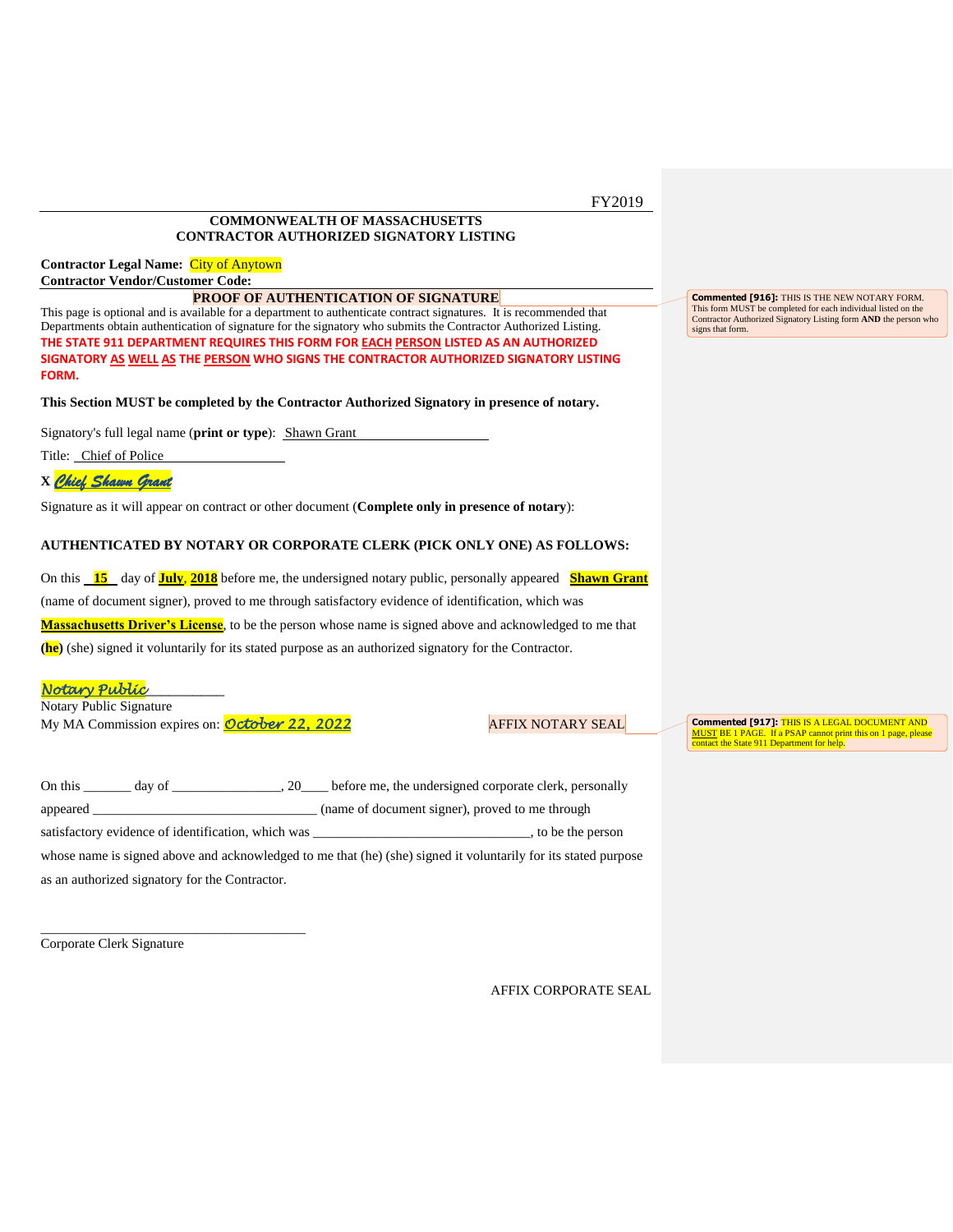## **COMMONWEALTH OF MASSACHUSETTS CONTRACTOR AUTHORIZED SIGNATORY LISTING**

**Contractor Legal Name:** City of Anytown **Contractor Vendor/Customer Code:**

#### **PROOF OF AUTHENTICATION OF SIGNATURE**

This page is optional and is available for a department to authenticate contract signatures. It is recommended that Departments obtain authentication of signature for the signatory who submits the Contractor Authorized Listing. **THE STATE 911 DEPARTMENT REQUIRES THIS FORM FOR EACH PERSON LISTED AS AN AUTHORIZED SIGNATORY AS WELL AS THE PERSON WHO SIGNS THE CONTRACTOR AUTHORIZED SIGNATORY LISTING FORM.** 

#### **This Section MUST be completed by the Contractor Authorized Signatory in presence of notary.**

Signatory's full legal name (**print or type**): Kyle Sampson

Title: Lieutenant

#### **X** Kyle Sampson

Signature as it will appear on contract or other document (**Complete only in presence of notary**):

## **AUTHENTICATED BY NOTARY OR CORPORATE CLERK (PICK ONLY ONE) AS FOLLOWS:**

On this **15** day of **July**, **2018** before me, the undersigned notary public, personally appeared **Kyle Sampson** (name of document signer), proved to me through satisfactory evidence of identification, which was **Massachusetts Driver's License**, to be the person whose name is signed above and acknowledged to me that **(he)** (she) signed it voluntarily for its stated purpose as an authorized signatory for the Contractor.

#### *Notary Public*\_\_\_\_\_\_\_\_\_\_

Notary Public Signature

My MA Commission expires on: *October 22, 2022*

# AFFIX NOTARY SEAL

| On this<br>day of                                  | 20 before me, the undersigned corporate clerk, personally                                                      |
|----------------------------------------------------|----------------------------------------------------------------------------------------------------------------|
| appeared                                           | (name of document signer), proved to me through                                                                |
| satisfactory evidence of identification, which was | to be the person                                                                                               |
|                                                    | whose name is signed above and acknowledged to me that (he) (she) signed it voluntarily for its stated purpose |
| as an authorized signatory for the Contractor.     |                                                                                                                |

\_\_\_\_\_\_\_\_\_\_\_\_\_\_\_\_\_\_\_\_\_\_\_\_\_\_\_\_\_\_\_\_\_\_\_\_\_\_\_

Corporate Clerk Signature AFFIX CORPORATE SEAL

**Commented [918]:** THIS IS THE NEW NOTARY FORM. This form MUST be completed for each individual listed on the Contractor Authorized Signatory Listing form **AND** the person who signs that form.

**Commented [919]:** THIS IS A LEGAL DOCUMENT AND MUST BE 1 PAGE. If a PSAP cannot print this on 1 page, please contact the State 911 Department for help.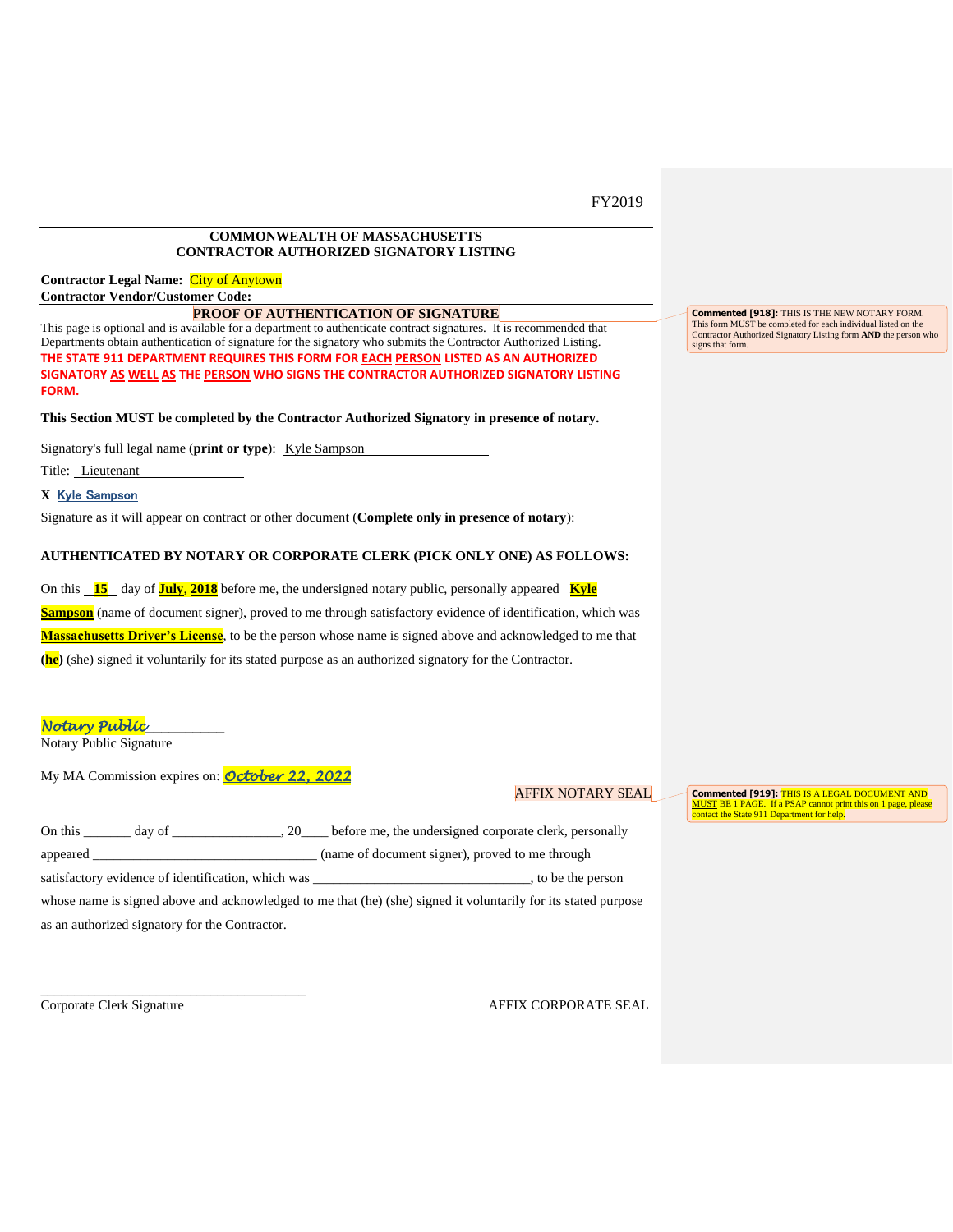## **COMMONWEALTH OF MASSACHUSETTS CONTRACTOR AUTHORIZED SIGNATORY LISTING**

**Contractor Legal Name:** City of Anytown **Contractor Vendor/Customer Code:**

#### **PROOF OF AUTHENTICATION OF SIGNATURE**

This page is optional and is available for a department to authenticate contract signatures. It is recommended that Departments obtain authentication of signature for the signatory who submits the Contractor Authorized Listing. **THE STATE 911 DEPARTMENT REQUIRES THIS FORM FOR EACH PERSON LISTED AS AN AUTHORIZED SIGNATORY AS WELL AS THE PERSON WHO SIGNS THE CONTRACTOR AUTHORIZED SIGNATORY LISTING FORM.** 

#### **This Section MUST be completed by the Contractor Authorized Signatory in presence of notary.**

Signatory's full legal name (**print or type**): Gerald Mayour

Title: Mayor of Anytown

**<sup>X</sup>**Gerald Mayour

Signature as it will appear on contract or other document (**Complete only in presence of notary**):

## **AUTHENTICATED BY NOTARY OR CORPORATE CLERK (PICK ONLY ONE) AS FOLLOWS:**

On this **15** day of **July**, **2018** before me, the undersigned notary public, personally appeared **Gerald Mayour** (name of document signer), proved to me through satisfactory evidence of identification, which was **Massachusetts Driver's License**, to be the person whose name is signed above and acknowledged to me that **(he)** (she) signed it voluntarily for its stated purpose as an authorized signatory for the Contractor.

#### *Notary Public*\_\_\_\_\_\_\_\_\_\_

Notary Public Signature

My MA Commission expires on: **October 22, 2022** AFFIX NOTARY SEAL

\_\_\_\_\_\_\_\_\_\_\_\_\_\_\_\_\_\_\_\_\_\_\_\_\_\_\_\_\_\_\_\_\_\_\_\_\_\_\_

**Commented [921]:** THIS IS A LEGAL DOCUMENT AND MUST BE 1 PAGE. If a PSAP cannot print this on 1 page, please contact the State 911 Department for help.

**Commented [920]:** THIS IS THE NEW NOTARY FORM. This form MUST be completed for each individual listed on the Contractor Authorized Signatory Listing form **AND** the person who

signs that form.

| On this<br>day of                                  | 20 before me, the undersigned corporate clerk, personally                                                      |
|----------------------------------------------------|----------------------------------------------------------------------------------------------------------------|
| appeared                                           | (name of document signer), proved to me through                                                                |
| satisfactory evidence of identification, which was | to be the person                                                                                               |
|                                                    | whose name is signed above and acknowledged to me that (he) (she) signed it voluntarily for its stated purpose |
| as an authorized signatory for the Contractor.     |                                                                                                                |

Corporate Clerk Signature AFFIX CORPORATE SEAL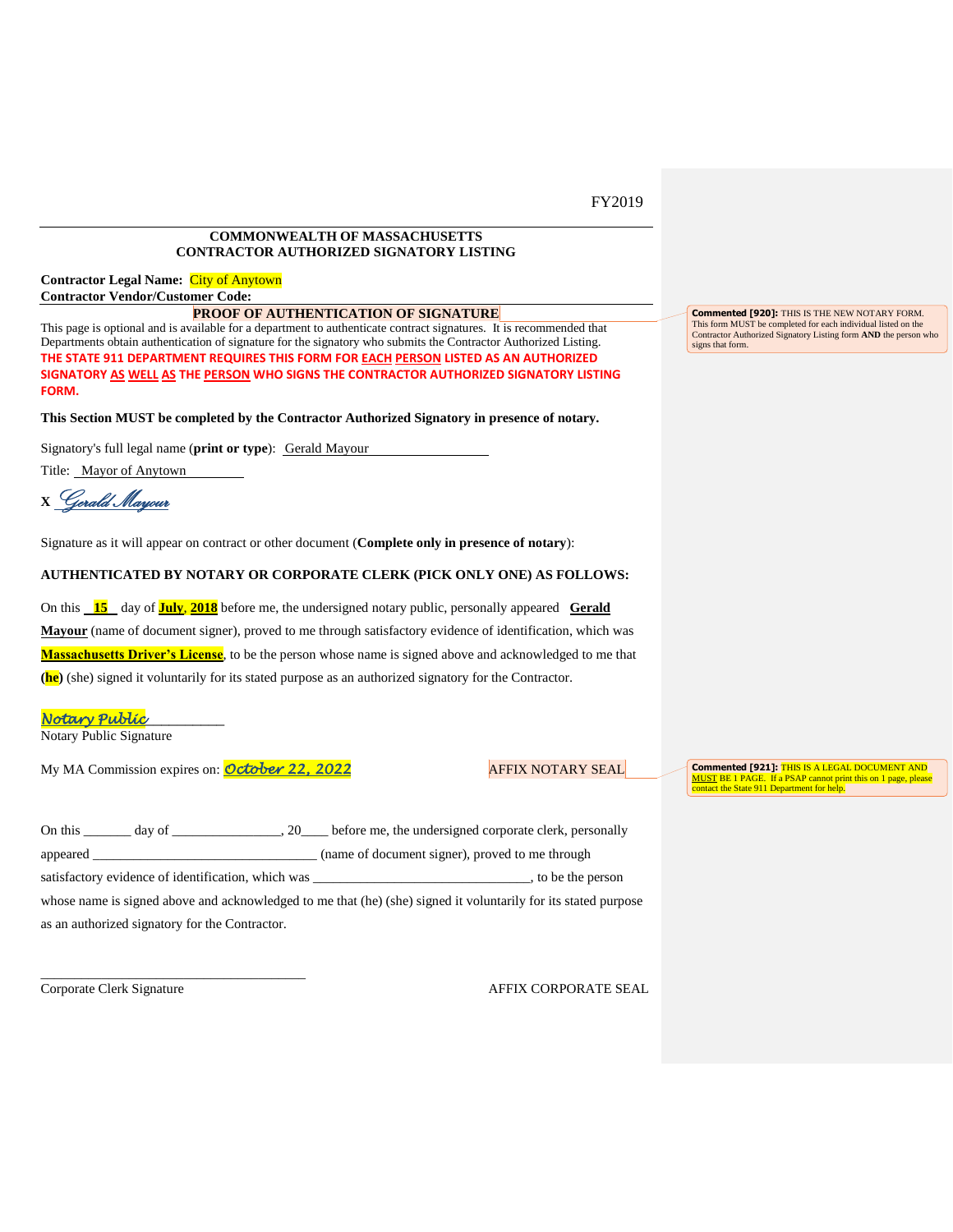# **Appendix A - Personnel Costs (List Certified Enhanced 911 Telecommunicators)**

| <b>NAME OF PSAP: Anytown Police Department</b> |                         |                        |                   |  |  |  |
|------------------------------------------------|-------------------------|------------------------|-------------------|--|--|--|
| Last Name, First Name                          | Indicate Full-time (F)  | <b>Hourly Pay Rate</b> | Overtime Pay Rate |  |  |  |
| (Please use Alphabetical Order)                | or Part-time (P)        |                        |                   |  |  |  |
| <b>Drake</b> , Horton                          | $\overline{\mathbf{F}}$ | \$38.00                | \$57.00           |  |  |  |
| Dudley, Jake                                   | $\overline{\mathbf{F}}$ | \$26.93                | \$40.40           |  |  |  |
| Jones, Derek                                   | $\overline{\mathbf{P}}$ | \$22.00                | \$22.00           |  |  |  |
| Patch, Sarah                                   | $\overline{\mathrm{F}}$ | \$22.58                | \$33.87           |  |  |  |
| Sampson, Kyle                                  | F                       | \$42.86                | \$64.29           |  |  |  |
|                                                |                         |                        |                   |  |  |  |
|                                                |                         |                        |                   |  |  |  |
|                                                |                         |                        |                   |  |  |  |
|                                                |                         |                        |                   |  |  |  |
|                                                |                         |                        |                   |  |  |  |
|                                                |                         |                        |                   |  |  |  |
|                                                |                         |                        |                   |  |  |  |
|                                                |                         |                        |                   |  |  |  |
|                                                |                         |                        |                   |  |  |  |
|                                                |                         |                        |                   |  |  |  |
|                                                |                         |                        |                   |  |  |  |
|                                                |                         |                        |                   |  |  |  |
|                                                |                         |                        |                   |  |  |  |
|                                                |                         |                        |                   |  |  |  |
|                                                |                         |                        |                   |  |  |  |
|                                                |                         |                        |                   |  |  |  |
|                                                |                         |                        |                   |  |  |  |
|                                                |                         |                        |                   |  |  |  |
|                                                |                         |                        |                   |  |  |  |
|                                                |                         |                        |                   |  |  |  |
|                                                |                         |                        |                   |  |  |  |
|                                                |                         |                        |                   |  |  |  |
|                                                |                         |                        |                   |  |  |  |
|                                                |                         |                        |                   |  |  |  |
|                                                |                         |                        |                   |  |  |  |
|                                                |                         |                        |                   |  |  |  |
|                                                |                         |                        |                   |  |  |  |
|                                                |                         |                        |                   |  |  |  |
|                                                |                         |                        |                   |  |  |  |
|                                                |                         |                        |                   |  |  |  |
|                                                |                         |                        |                   |  |  |  |
|                                                |                         |                        |                   |  |  |  |
|                                                |                         |                        |                   |  |  |  |
|                                                |                         |                        |                   |  |  |  |
|                                                |                         |                        |                   |  |  |  |
|                                                |                         |                        |                   |  |  |  |
|                                                |                         |                        |                   |  |  |  |
|                                                |                         |                        |                   |  |  |  |
| $\cdot$<br>$\sim$ $\sim$                       |                         |                        |                   |  |  |  |

**Commented [922]:** Only list personnel that were listed and approved on your Annual Certification of Compliance Form. New or in the process of obtaining certification are NOT allowed on this form.

**Please use additional pages if needed.**